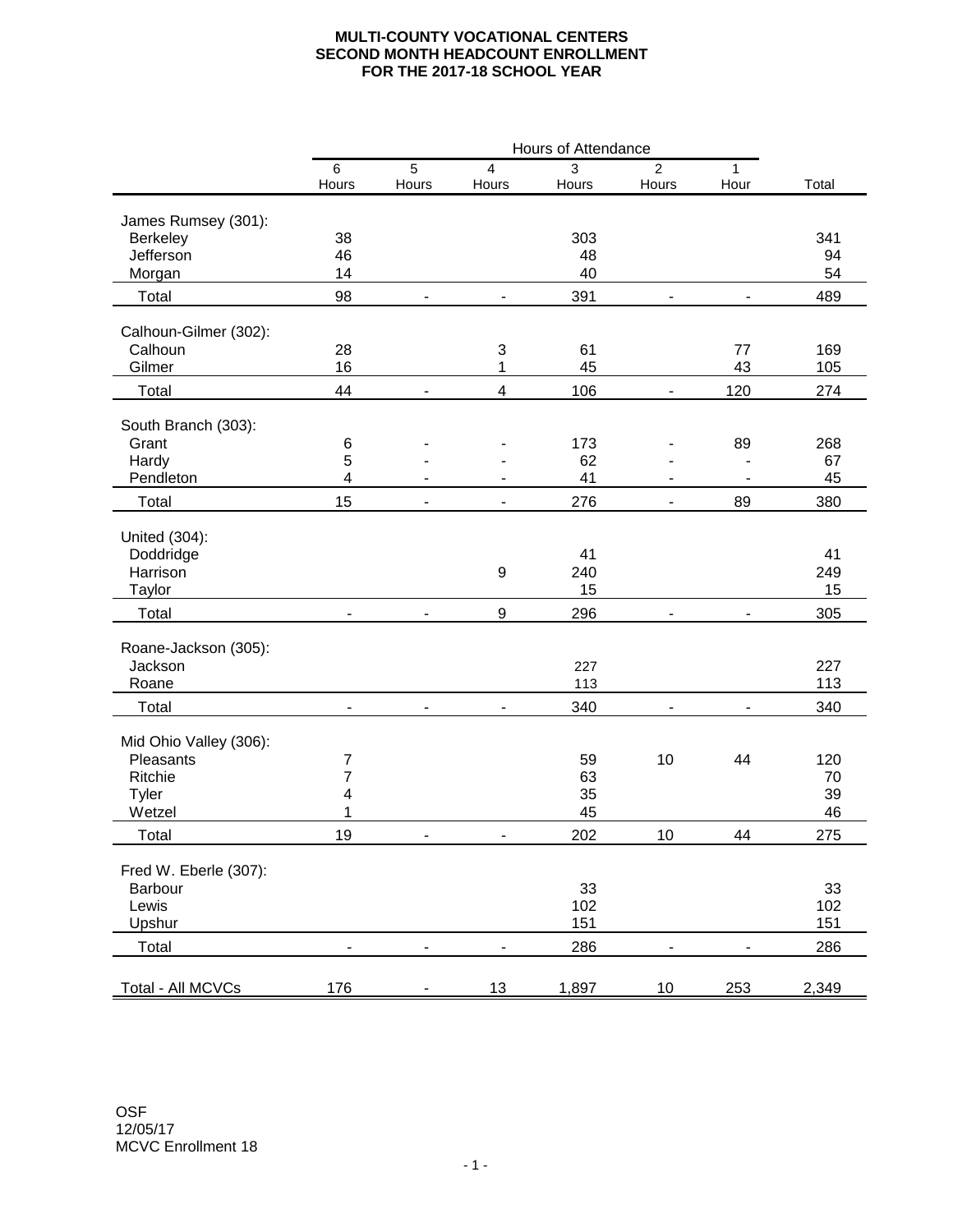## **MULTI-COUNTY VOCATIONAL CENTERS SECOND MONTH FTE ENROLLMENT FOR THE 2017-18 SCHOOL YEAR**

|                        | Hours of Attendance          |                          |                          |                |                          |                          |          |
|------------------------|------------------------------|--------------------------|--------------------------|----------------|--------------------------|--------------------------|----------|
|                        | $\overline{6}$               | 5                        | $\overline{4}$           | $\overline{3}$ | $\overline{2}$           | $\overline{1}$           |          |
|                        | Hours                        | Hours                    | Hours                    | Hours          | Hours                    | Hour                     | Total    |
| James Rumsey (301):    |                              |                          |                          |                |                          |                          |          |
| Berkeley               | 38.00                        |                          |                          | 151.50         |                          |                          | 189.50   |
| Jefferson              | 46.00                        |                          |                          | 24.00          |                          |                          | 70.00    |
| Morgan                 | 14.00                        |                          |                          | 20.00          |                          |                          | 34.00    |
|                        |                              |                          |                          |                |                          |                          |          |
| Total                  | 98.00                        | $\overline{\phantom{0}}$ | $\blacksquare$           | 195.50         | $\blacksquare$           | $\overline{\phantom{0}}$ | 293.50   |
| Calhoun-Gilmer (302):  |                              |                          |                          |                |                          |                          |          |
| Calhoun                | 28.00                        |                          | 2.00                     | 30.50          |                          | 12.83                    | 73.33    |
| Gilmer                 | 16.00                        |                          | 0.67                     | 22.50          | $\overline{\phantom{a}}$ | 7.17                     | 46.34    |
| Total                  | 44.00                        | $\overline{\phantom{0}}$ | 2.67                     | 53.00          | $\blacksquare$           | 20.00                    | 119.67   |
|                        |                              |                          |                          |                |                          |                          |          |
| South Branch (303):    |                              |                          |                          |                |                          |                          |          |
| Grant                  | 6.00                         |                          |                          | 86.50          |                          | 14.83                    | 107.33   |
| Hardy                  | 5.00                         |                          |                          | 31.00          |                          |                          | 36.00    |
| Pendleton              | 4.00                         |                          |                          | 20.50          |                          |                          | 24.50    |
| Total                  | 15.00                        | $\overline{\phantom{0}}$ | $\blacksquare$           | 138.00         | $\overline{\phantom{a}}$ | 14.83                    | 167.83   |
|                        |                              |                          |                          |                |                          |                          |          |
| United (304):          |                              |                          |                          |                |                          |                          |          |
| Doddridge              |                              |                          |                          | 20.50          |                          |                          | 20.50    |
| Harrison               |                              |                          | 6.00                     | 120.00         |                          |                          | 126.00   |
| Taylor                 |                              |                          |                          | 7.50           |                          |                          | 7.50     |
| Total                  |                              | $\overline{\phantom{0}}$ | 6.00                     | 148.00         |                          |                          | 154.00   |
|                        |                              |                          |                          |                |                          |                          |          |
| Roane-Jackson (305):   |                              |                          |                          |                |                          |                          |          |
| Jackson                |                              |                          |                          | 113.50         |                          | $\overline{\phantom{0}}$ | 113.50   |
| Roane                  | $\blacksquare$               | $\blacksquare$           | $\blacksquare$           | 56.50          | $\blacksquare$           | $\overline{\phantom{a}}$ | 56.50    |
| Total                  | $\blacksquare$               | $\overline{\phantom{a}}$ | $\blacksquare$           | 170.00         | $\blacksquare$           | $\blacksquare$           | 170.00   |
| Mid Ohio Valley (306): |                              |                          |                          |                |                          |                          |          |
| Pleasants              | 7.00                         |                          |                          | 29.50          | 3.33                     | 7.33                     | 47.16    |
| Ritchie                | 7.00                         |                          |                          | 31.50          |                          |                          | 38.50    |
| Tyler                  | 4.00                         |                          |                          | 17.50          |                          |                          | 21.50    |
| Wetzel                 | 1.00                         | $\overline{a}$           |                          | 22.50          |                          | $\overline{\phantom{a}}$ | 23.50    |
| Total                  | 19.00                        |                          |                          | 101.00         | 3.33                     | 7.33                     | 130.66   |
|                        |                              |                          |                          |                |                          |                          |          |
| Fred W. Eberle (307):  |                              |                          |                          |                |                          |                          |          |
| Barbour                |                              |                          |                          | 16.50          |                          |                          | 16.50    |
| Lewis                  |                              |                          |                          | 51.00          |                          |                          | 51.00    |
| Upshur                 |                              |                          |                          | 75.50          |                          |                          | 75.50    |
| Total                  | $\qquad \qquad \blacksquare$ | $\overline{\phantom{0}}$ | $\overline{\phantom{0}}$ | 143.00         | $\blacksquare$           | $\overline{\phantom{a}}$ | 143.00   |
|                        |                              |                          |                          |                |                          |                          |          |
| Total - All MCVCs      | 176.00                       |                          | 8.67                     | 948.50         | 3.33                     | 42.16                    | 1,178.66 |
|                        |                              |                          |                          |                |                          |                          |          |